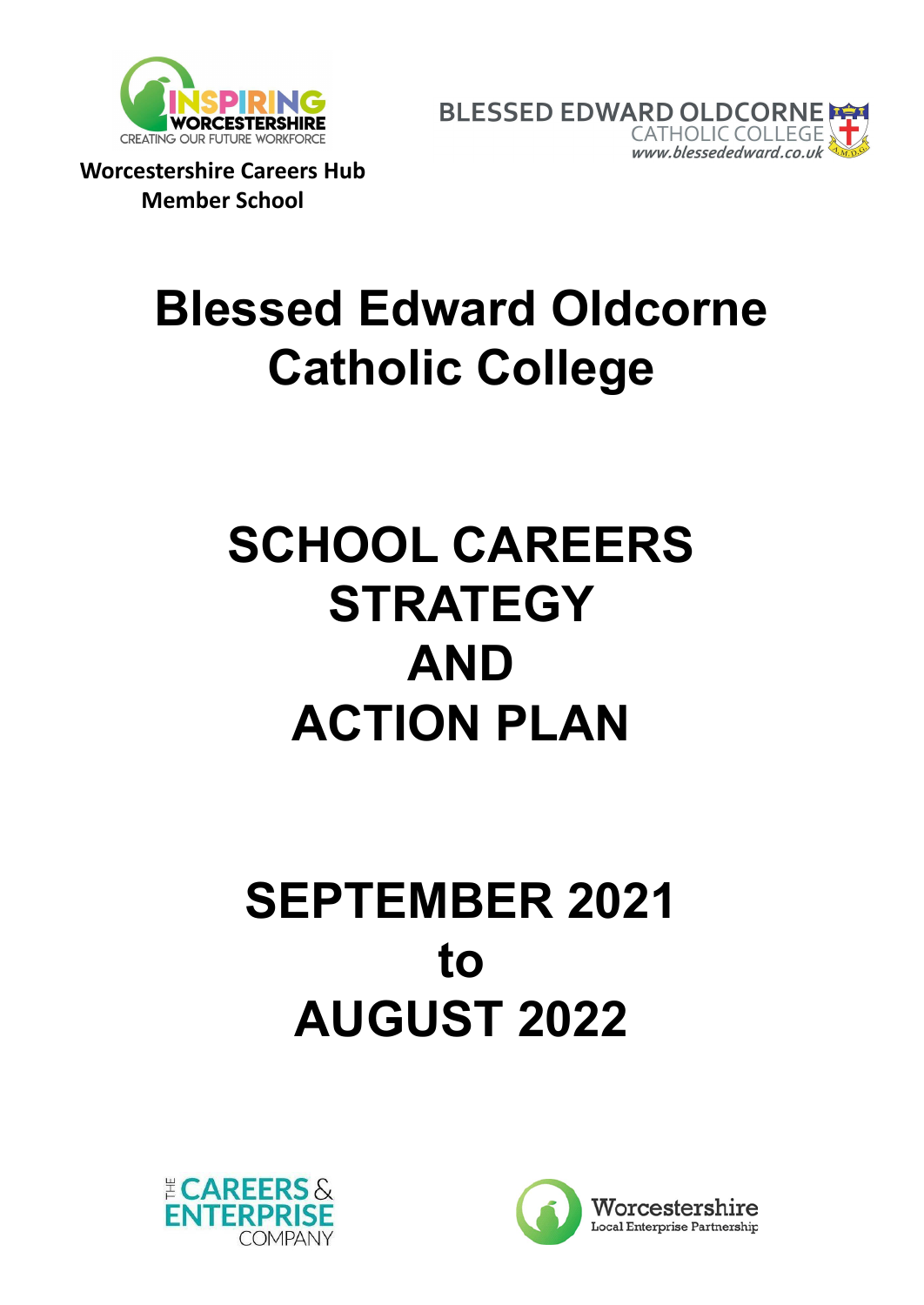

# **Blessed Edward Oldcorne Catholic College is an active member of the Worcestershire Careers Hub and supports the development of Worcestershire's Future Workforce through the Worcestershire Enterprise Adviser Network**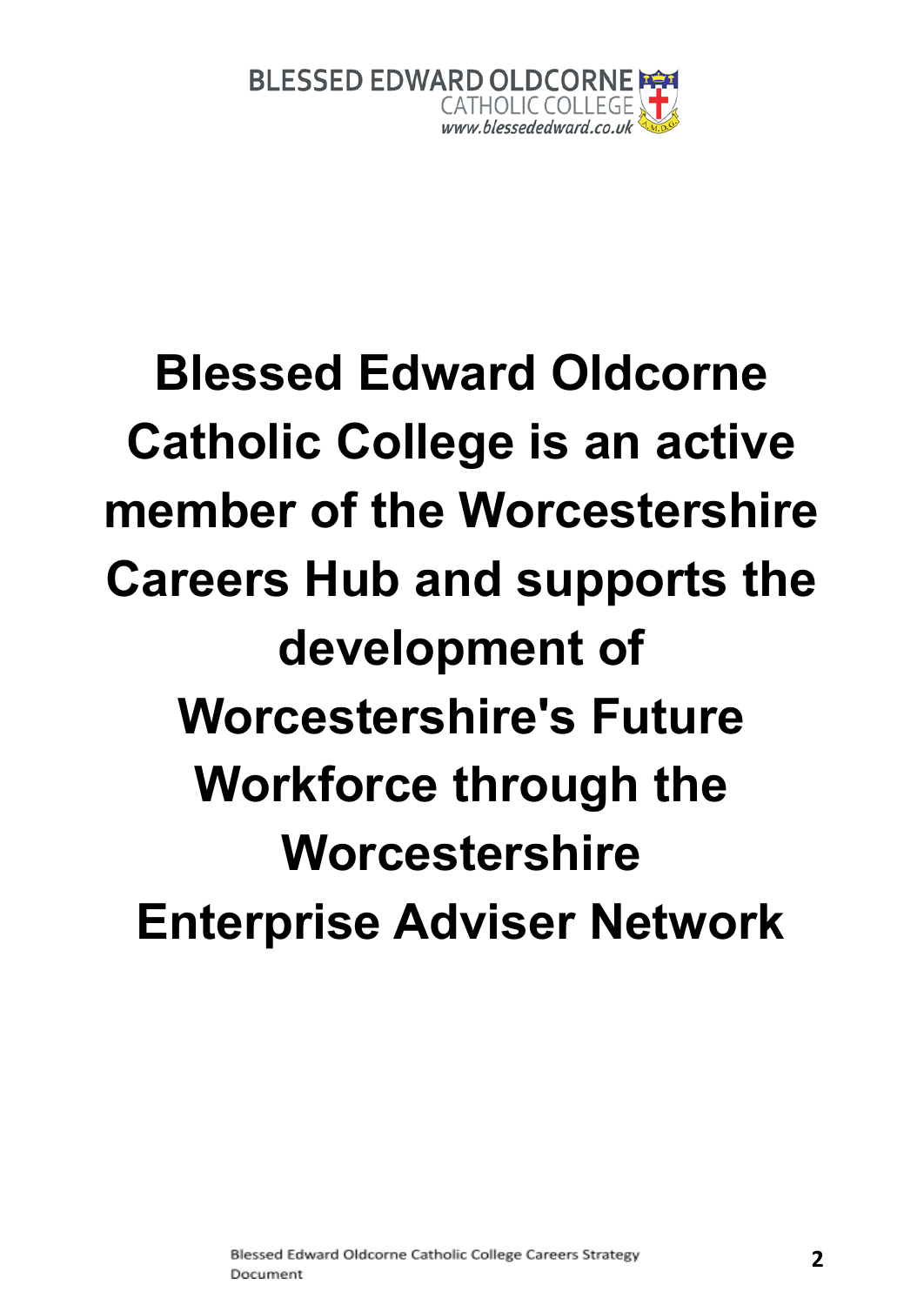



## **CAREERS & ENTERPRISE** COMPANN **ENTERPRISE ADVISER NETWORK WORCESTERSHIRE**

### **Blessed Edward Oldcorne Catholic College CAREERS STRATEGY**

### **Purpose and aims**

Blessed Edward Oldcorne Catholic College is fully committed to ensuring that all of our students acquire the skills, knowledge, and attitudes to manage their learning and career progression.

Blessed Edward Oldcorne Catholic College has already established a range of effective careers guidance activities which we hope will guide our students to achieve positive destinations such as A 'levels, Higher Education, Apprenticeships, Technical routes or Employment.

This careers strategy sets out Blessed Edward Oldcorne Catholic College's key approaches internally and externally to enhance the current careers guidance activities and participation opportunities already available to our students. The aim is to ensure that students are fully prepared for and informed effectively about their next steps and can therefore aspire to achieve their full potential. We want to ensure that our students have both the aptitude and interpersonal skills to effectively communicate and add value within the workplace.

The school will collaborate throughout this strategy with a range of external agencies to help us ensure we will meet all of the mandatory requirements contained within the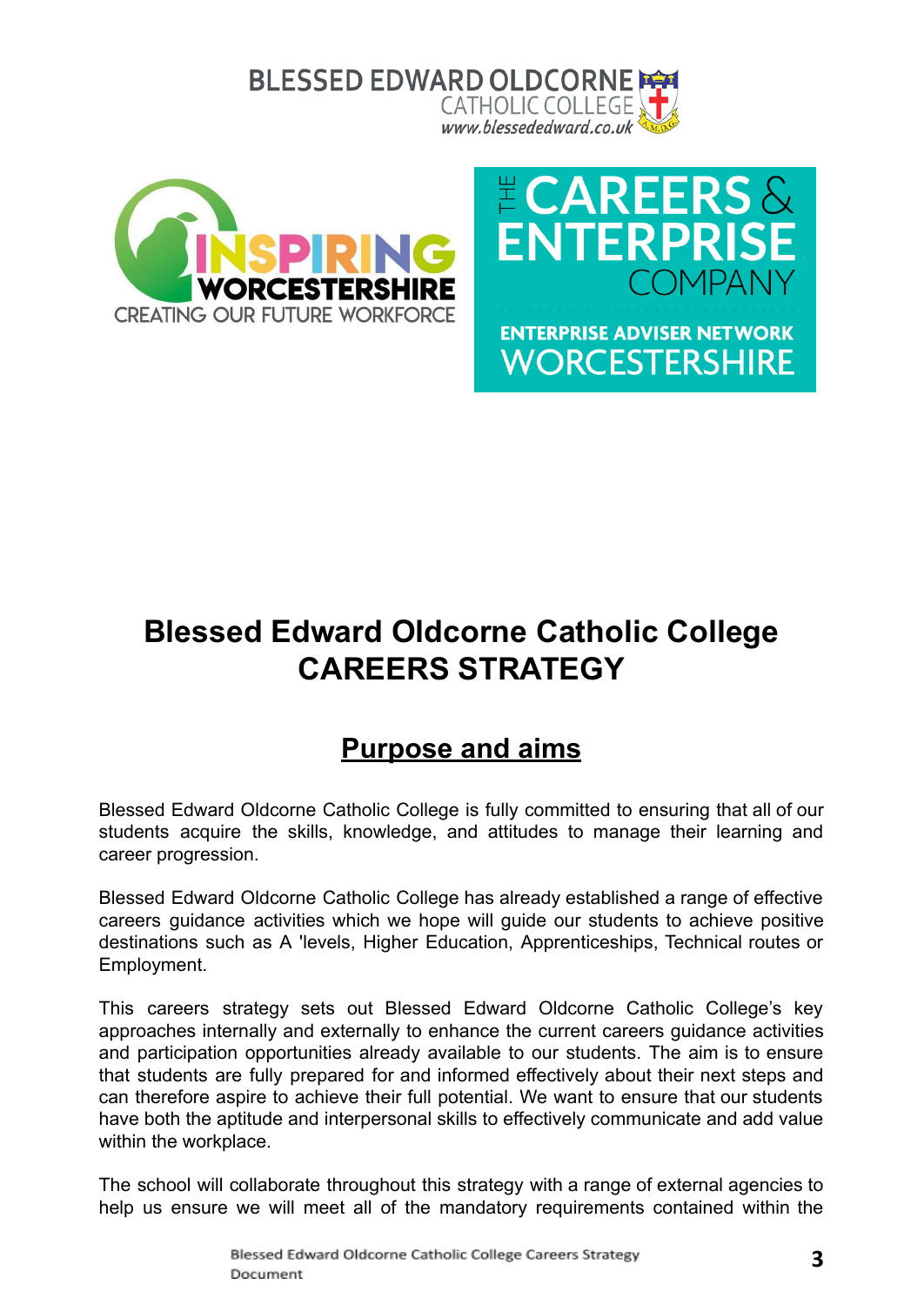

Department for Educations' new careers strategy. These partnerships will include working alongside The Careers and Enterprise Company (CEC), The Worcestershire Local Enterprise Partnership (WLEP), Worcestershire County Council (WCC), Further Education (FE) and Higher Education (HE) providers, Worcestershire Apprenticeships (WA) and a wide range of local employers.

High quality careers guidance is a crucial part of improving social mobility. Young people make choices based on what they know and what they think is available to them. If our young people are made fully aware of the career pathways and opportunities available to them, they will be more able to make informed choices about qualifications and career pathways this will enable them to achieve their goals.

The strategy includes measures to further develop and improve the current provision on offer to students and will ensure that Blessed Edward Oldcorne Catholic College will meet the requirements of the eight "Gatsby Benchmarks", set out within the Department for Educations' careers strategy.

This strategy outlines our whole school approach to delivering careers guidance to all of our students throughout their journey through education. Careers activity will therefore take place across years 7 through to year 11 as part of the mandatory requirements set by Department for Education and contained within the Gatsby Benchmarks.

### **Background Information**



The Careers and Enterprise Company was set up in 2015 to transform careers and enterprise provision in schools and colleges across England. The Careers and Enterprise Company had an initial remit to improve employer engagement, through the creation of the Enterprise Adviser Network and support schools to increase the delivery of activities which would help them build long lasting employer relationships (Gatsby

#### **Worcestershire's Enterprise Adviser Network**

Benchmarks 5 and 6).

The Worcestershire Local Enterprise Partnership (WLEP) and Worcestershire County Council, through their contract with the Careers and Enterprise Company, has been delivering the Worcestershire Enterprise Adviser Network (WEAN) since January 2017 and has placed business leaders within schools to support them with the facilitation of careers related activity and support their achievement of Benchmarks 5 and 6.

Worcestershire was one of the first LEP areas in England to be awarded a central contract with the Careers and Enterprise Company and has been an influential area as the Enterprise Adviser Networks were being developed across England.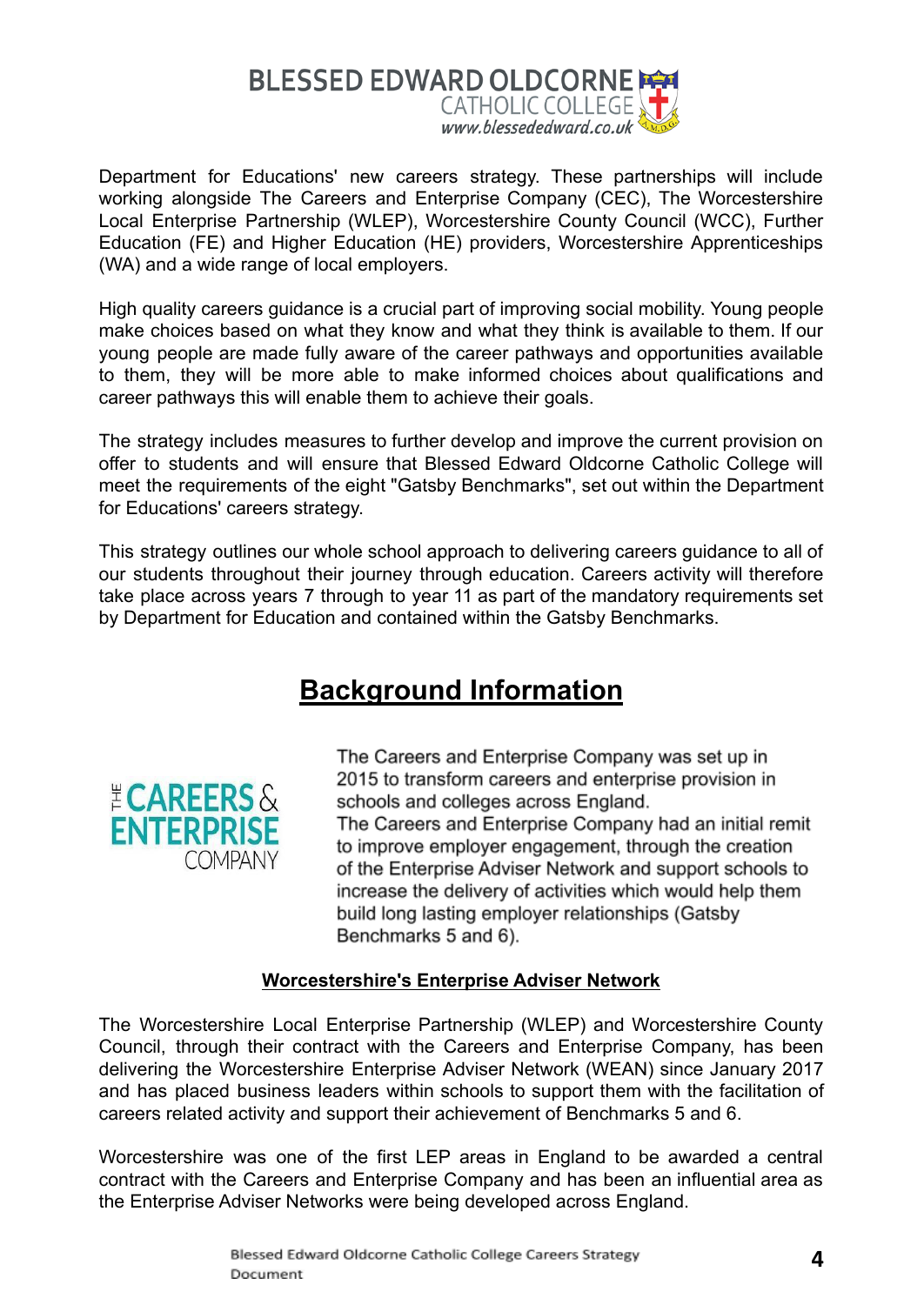

The WLEP has been leading the way nationally regarding network performance since the delivery of this initiative began and was delighted to become the first LEP area in the country to secure 100% participation from their education establishments.

The WLEP was also instrumental in demonstrating the need for total inclusion. The WEAN was one of the first areas in the country to also ensure that ALL of our Special Schools and PRU's could participate within the initiative.

To date Worcestershire has recruited 70+ Enterprise Advisers and assigned each of them to schools participating within the initiative.

In September 2017, due to the success of the WEAN, the WLEP were given permission to develop and deliver a Middle School Pilot and work with 15 schools covering Wychavon, Redditch, and Bromsgrove.



#### **The Careers Strategy**

In December 2017 the governments Department for Education launched the latest version of their "Careers Strategy". This new strategy places the Careers and Enterprise Company at the heart of driving forward careers provision for young people. Their enhanced role is to act as a catalyst in the fragmented landscape of careers and enterprise, supporting programmes that work, filling gaps in provision and ensuring coverage across the entire country.

This new strategy adopted the Gatsby Benchmarks, which were originally developed by the Gatsby Foundation in 2014 by the Gatsby Charitable Foundation. These benchmarks were based on international research and helped identify best practice and guidance for educational establishments in order for them to deliver high quality careers guidance to young people across England. These and an anti-color contract and an annual trade and

adopted by Blessed Edward Oldcorne Catholic College Careers Strategy Or OTED and will now form part of undir School Document inspection process.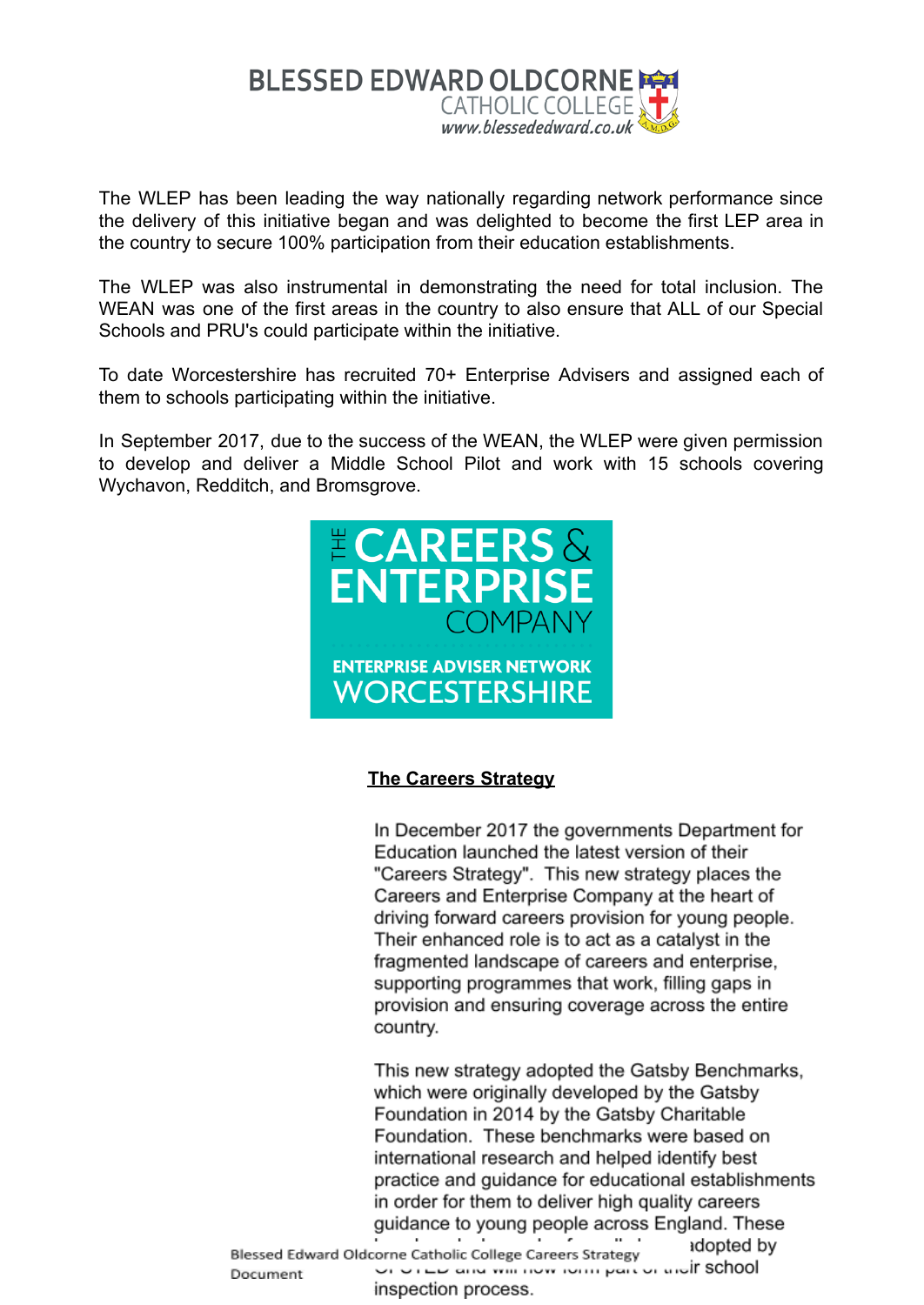



**Careers strategy:** making the most of everyone's skills and talents

December 2017

體<br>Department<br>for Education

**The Eight Gatsby Benchmarks of Good Career Guidance are:**

- **1) A stable careers programme**
- **2) Learning from career and labour market information**
- **3) Addressing the needs of each pupil**
- **4) Linking curriculum learning to careers**
- **5) Encounters with employers and employees**
- **6) Experience of workplaces**
- **7) Encounters with further higher education**
- **8) Personal guidance**

#### **Careers Hubs**

Since October 2015, the Gatsby Charitable Foundation, in partnership with the Careers and Enterprise Company, has also been running a Careers Hub pilot in the North East Local Enterprise Partnership area. This Careers Hub pilot was put in place to build on the support provided through the Enterprise Adviser Networks to achieve benchmarks 5 and 6 and support schools / colleges to achieve all eight of the Gatsby Benchmarks.

Following the conclusion of this pilot the Department for Educations Careers Strategy has requested that the Careers and Enterprise Company scale up this model by establishing 20 more Careers Hubs across the country, based on the North East Pilot model.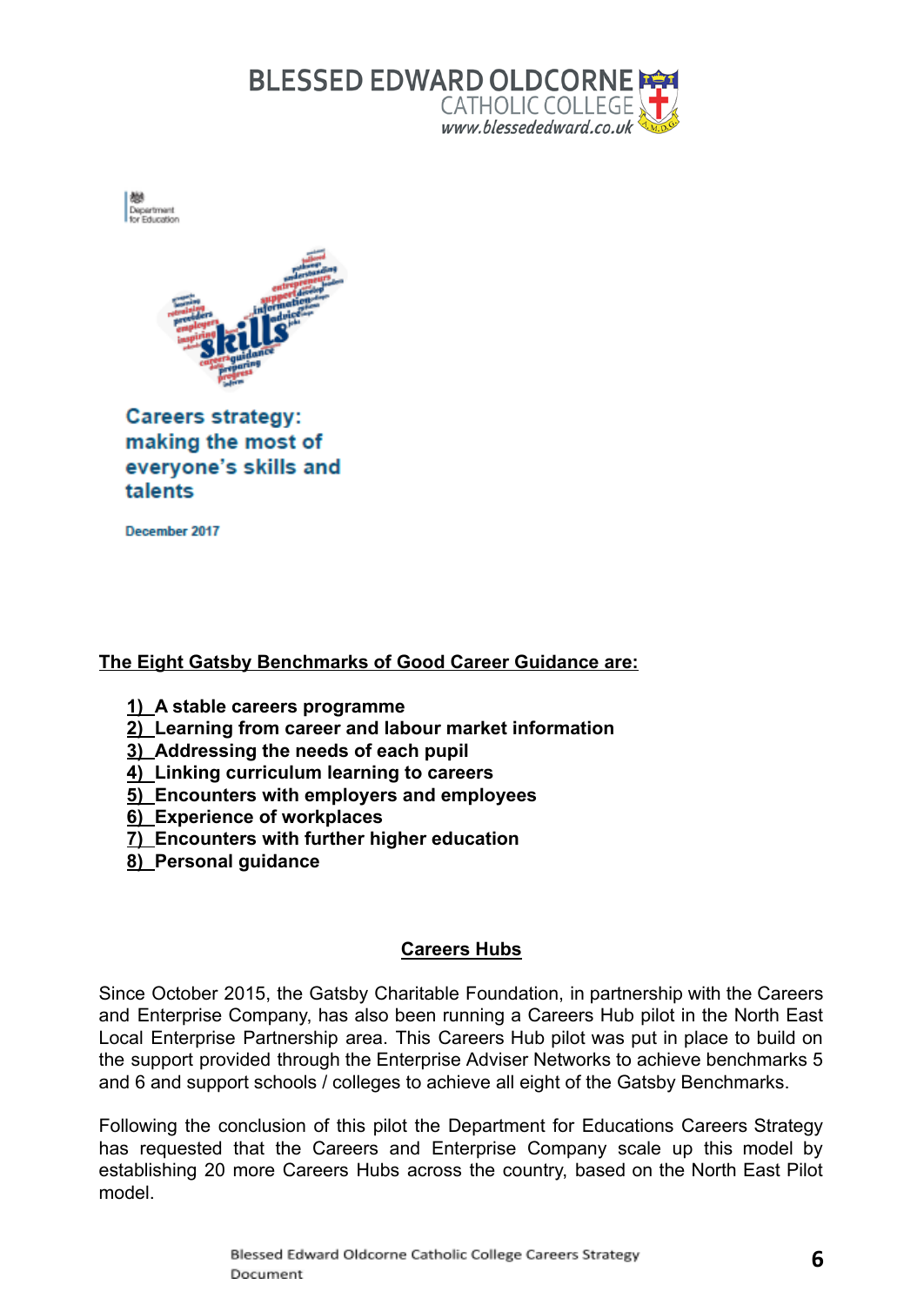

#### **What is a Careers Hub?**

A Careers Hub is a group of between 20 and 40 secondary schools / colleges / SEN Schools located in the same geographical area, working with universities, other education and training providers, employers, and career guidance professionals to ensure that ALL the Gatsby Benchmarks are delivered in each school and college within the Hub and that careers outcomes are improved for all young people. Schools and colleges within the Hub should have a shared vision of how they will work together to improve outcomes for the young people in their area.

#### **Worcestershire Careers Hub**

In July 2018 the Worcestershire LEP, in partnership with Worcestershire County Council were successful in their bid for Worcestershire to be awarded "Careers Hub" status by the Careers and Enterprise Company.

The Worcestershire LEP will develop a Careers Hub which will contain the maximum number of 40 educational establishments. The "Hub" delivery team over the next 2 years will work with member schools to ensure not only are they meeting the mandatory requirements set out within the Department for Educations Careers Strategy, achieve all eight of the Gatsby Benchmarks but will ensure that Worcestershire students will receive an increased number of employer encounters and activities which will in turn prepare them for the world of work.

The delivery team will continue to build on the success of our showcase careers event the Worcestershire Skills Show, support the promotion of the apprenticeship agenda working with our partner Worcestershire Apprenticeships, and ensure that ALL schools provide students with the opportunity to meet with FE / HE providers and universities to ensure they can continue to make informed choices about which educational and vocational pathways are open to them.

Work will also continue to expand the range of information available to students, parents, employers, and teachers through the "Skills4Worcestershire" careers signposting website.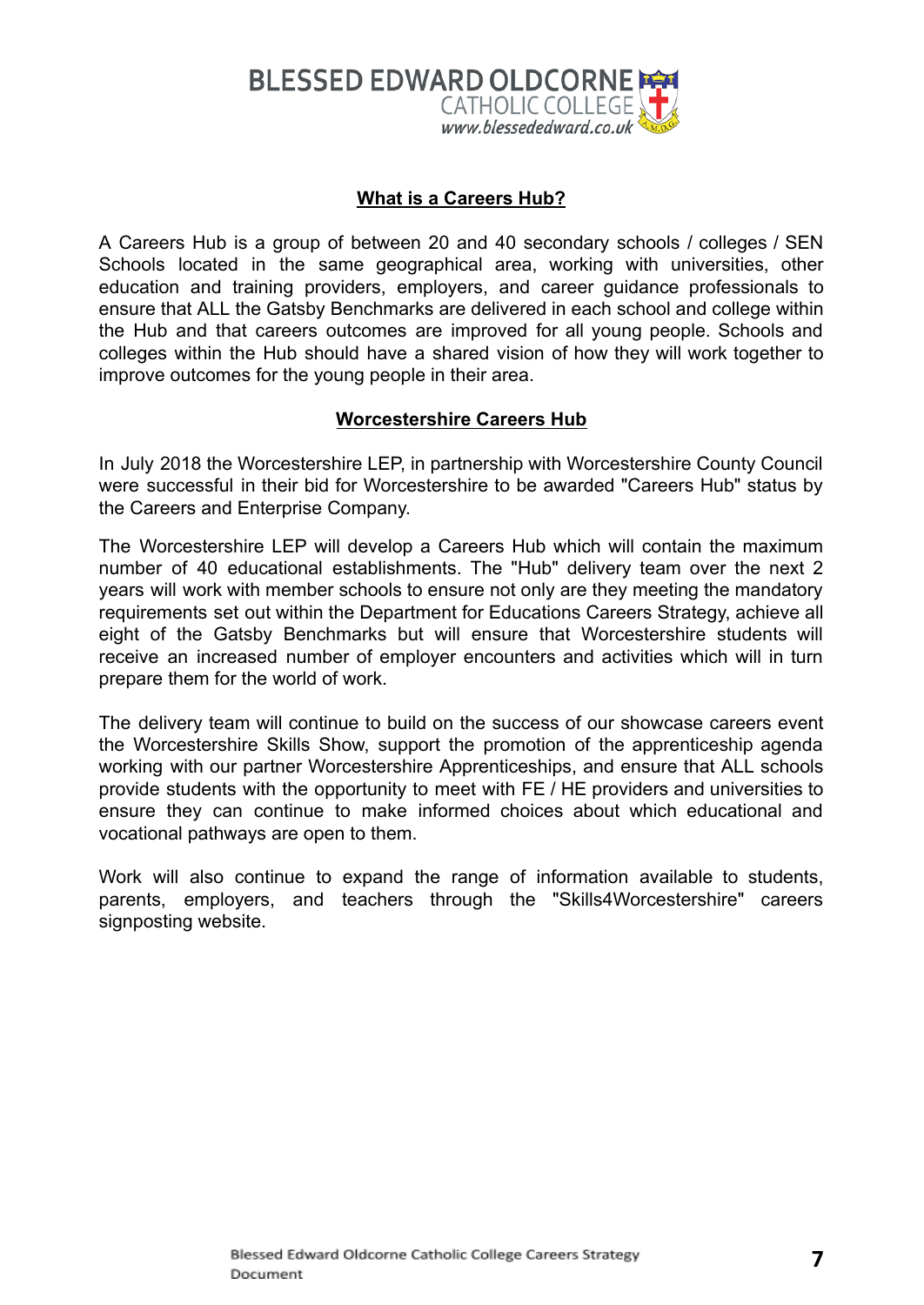



#### **Strategic Careers Leader**

As set out within the Department for Educations Careers Strategy Blessed Edward Oldcorne Catholic College is required to have a designated member of our Senior Leadership Team named as our schools Strategic Careers Lead.

The Strategic Careers Lead will have the responsibility to make sure that we as a school meet our mandatory requirements and work towards achieving all eight of the Gatsby Benchmarks.

Mrs Corbin has agreed to undertake this role.

Mrs Corbin will provide both the Head Teacher and the board of governors with regular updates on our progress and will work closely with the Worcestershire LEP delivery team, our assigned Enterprise Adviser, and local employers to ensure we deliver this strategy.

#### **Our Careers Team**

Mrs Corbin will lead our team which will include the following staff members: Ms J Holland, Miss C Stokes, Mrs L Smith, Mrs U Asgar, Mrs M Fitzer, Mrs K Olver, Mrs N Pritchard, Mrs L Jones, Mr C Taylor, Mr K Dobson and Ms P Pratty

#### **Our Enterprise Adviser**

Through the Worcestershire LEPs Enterprise Adviser Network Blessed Edward Oldcorne Catholic College are delighted to have been assigned our own designated enterprise adviser.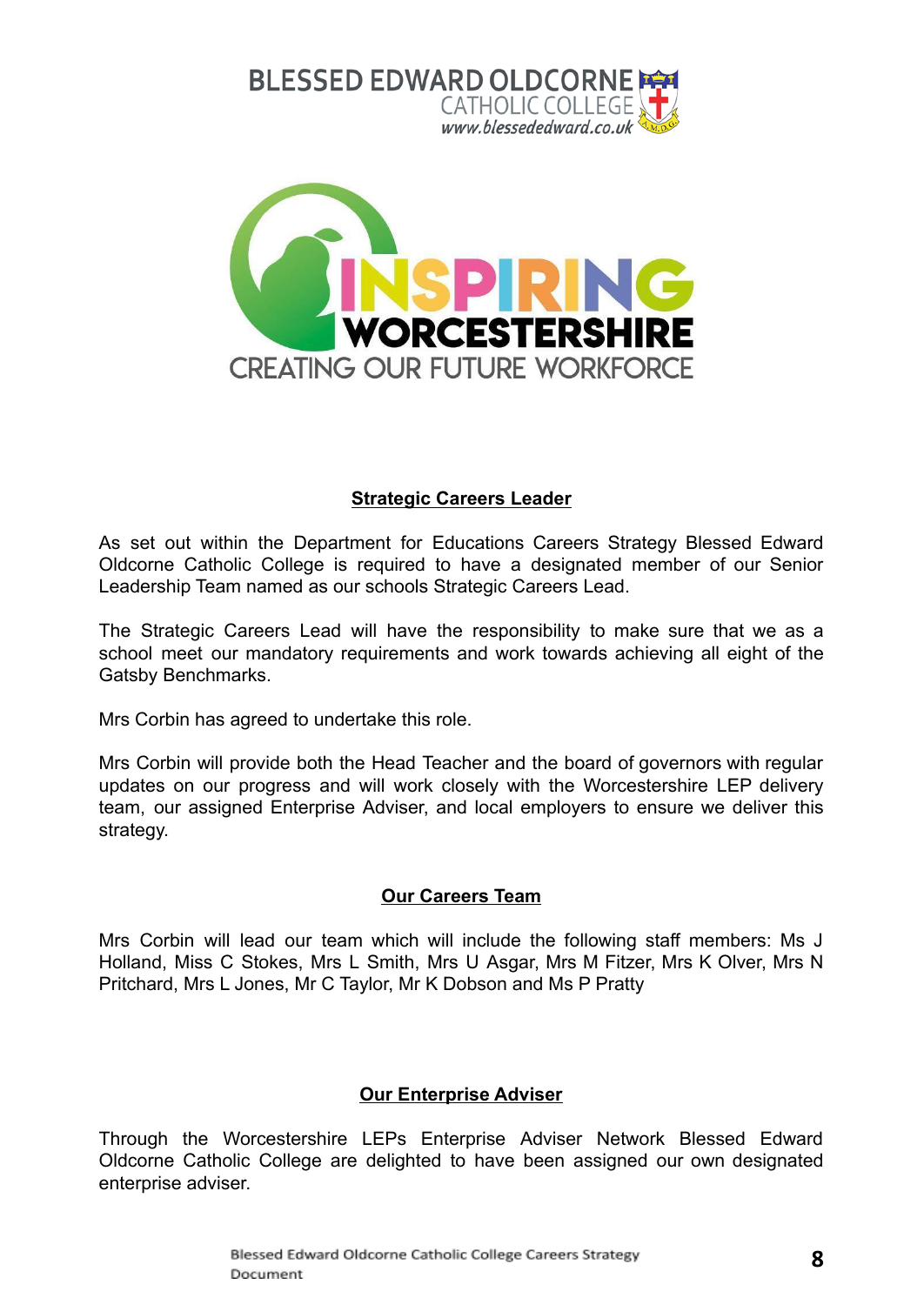

Mrs Ruth Dawson-Jones will be supporting our careers team to assist us to facilitate careers related activity which will help us achieve Gatsby Benchmarks 5 and 6. Please see her details below.

| <b>Enterprise Adviser</b><br>Name: | <b>Ruth Dawson-Jones</b>                                                                                                                                                                                                                                                                                                                                                                                                                                                                                                                                                                                                                                                                                        |
|------------------------------------|-----------------------------------------------------------------------------------------------------------------------------------------------------------------------------------------------------------------------------------------------------------------------------------------------------------------------------------------------------------------------------------------------------------------------------------------------------------------------------------------------------------------------------------------------------------------------------------------------------------------------------------------------------------------------------------------------------------------|
| <b>Employer Name:</b>              | <b>Processio Solutions Ltd</b>                                                                                                                                                                                                                                                                                                                                                                                                                                                                                                                                                                                                                                                                                  |
| <b>Job Title:</b>                  | <b>Director</b>                                                                                                                                                                                                                                                                                                                                                                                                                                                                                                                                                                                                                                                                                                 |
| <b>Assigned School:</b>            | <b>Blessed Edward Oldcorne Catholic College</b>                                                                                                                                                                                                                                                                                                                                                                                                                                                                                                                                                                                                                                                                 |
|                                    | Hi there, I am Ruth Dawson-Jones. I currently run my own business<br>supporting small companies to improve how they work and make<br>things better of the people who work there. I also have a brand<br>called "Get Ruthless," which provides personal career support to<br>professionals. I set up my own business as I wanted to be able to<br>see the difference I was making to people with the training and<br>changes I delivered. Being your own boss is great but can also be<br>extremely demanding work and you need to be motivated and<br>focused to be successful.                                                                                                                                 |
|                                    | I chose to study a Managerial and Administrative Studies degree,<br>including a qualifying Law degree when I left school as I really did<br>not know what I wanted to do. I knew I wanted to keep my options<br>as open as possible and hoped some part of the course would<br>"speak" to me. I completed a placement year with Midlands<br>Electricity as part of the course and went to work for them as a<br>Graduate Trainee after graduation. After a brief time in the legal<br>department, I moved into HR managing a small team. Since then, I<br>have worked as a HR generalist and specialist as well as working<br>on improvement projects, including IT system changes, and<br>delivering training. |
|                                    | I have since worked in a large care organisation, a construction and<br>transport company, a small insurance company and for Sanctuary<br>Group, the largest UK provider of Housing and support. In my last<br>employed role, I worked for Serco, who deliver outsourced public<br>services globally across Health, Defence, Citizen Services, Justice,<br>Immigration and Transport.                                                                                                                                                                                                                                                                                                                           |
|                                    | As well as being an Enterprise Advisor, I have volunteered in many<br>capacities over the years and am a true believer that we all have<br>our part to play in supporting our communities however we can. I<br>was elected as a Parish Councillor for Crowle in 2019 and am<br>learning a lot about how local services we can all take for granted<br>work and are funded. I also have roles on charity committees,                                                                                                                                                                                                                                                                                             |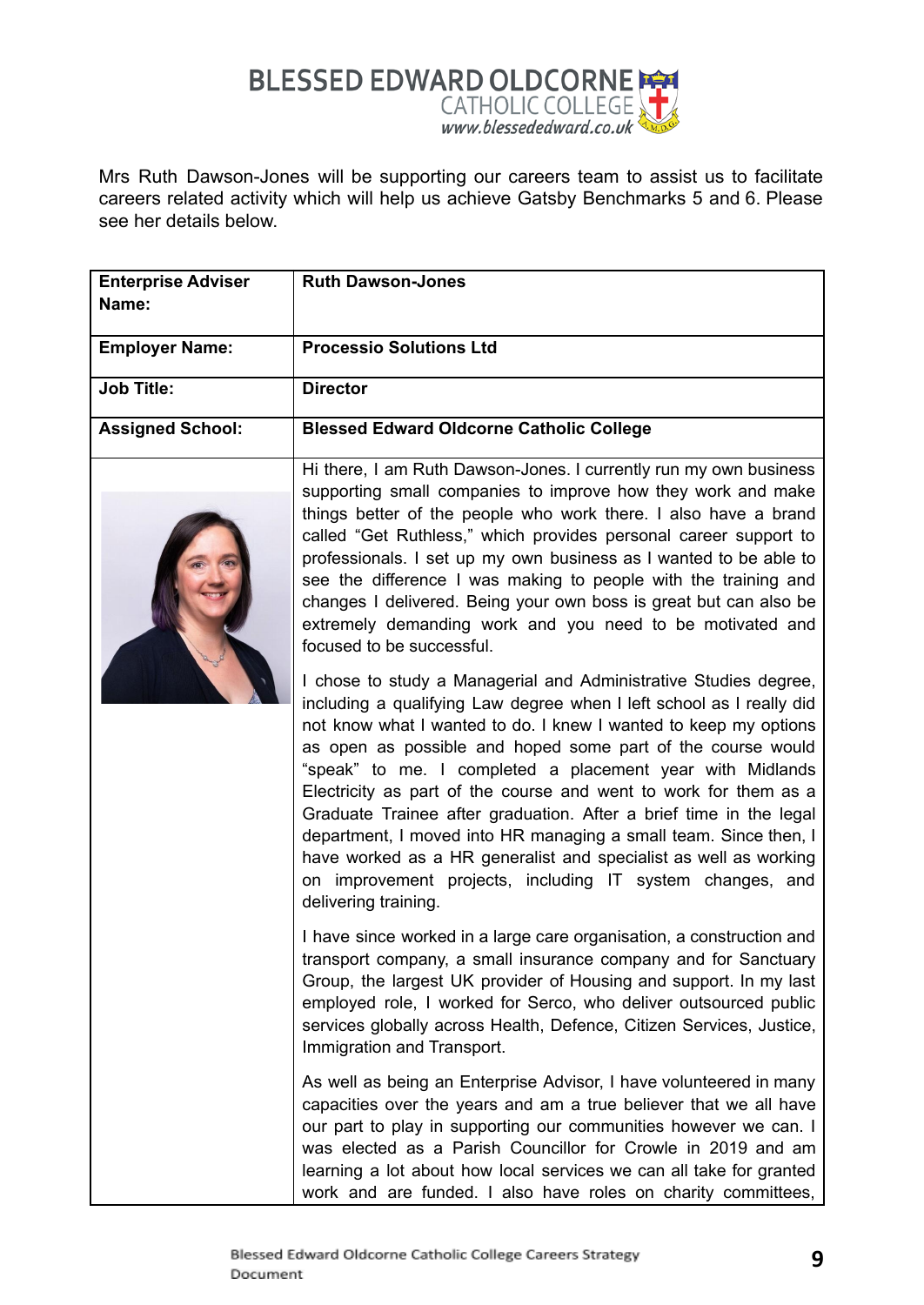**BLESSED EDWARD OLDCORNE REA** CATHOLIC COLLEGE www.blessededward.co.uk

| providing my expertise, energy, and passion to help them raise                                                                                               |
|--------------------------------------------------------------------------------------------------------------------------------------------------------------|
| funds and support those who need help.                                                                                                                       |
| In my spare time I enjoy playing on my Xbox, crochet, cake<br>decorating, reading, and taking part in amateur theatre productions,<br>both on and off stage. |

#### **In school activities**

The current careers program is delivered through a combination of methods under the umbrella of 'Personal Development':

- Through tutor time daily. Tutors have a structured half termly program of discussion topics and circle time information;
- Dedicated Personal Development lessons in KS4
- Personal Development days for each year group;
- Weekly assemblies from the Senior Leadership Team;
- Through departments in lessons and visits;
- Ambition fortnight / weeks;
- Visits from Post 16 providers including; school sixth forms, sixth form colleges and further education colleges
- Visits from employees and employers;
- 1:1 sessions;
- Taster days;
- Workshops that are provider or subject specific;
- Visits to universities;
- Seminars:
- The use of the Start Program and
- A dedicated google classroom for KS3 Careers and KS4 careers.

#### **Teaching staff contribute to the delivery of careers guidance through:**

- Employer visits during classroom lessons
- Departmental careers events in ICT and MFL
- Workplace visits within departments
- University trips
- Posters and displays in classrooms
- Linking careers to the curriculum in lessons

#### **Local Employers contribute to the delivery of careers guidance through:**

● Workplace visits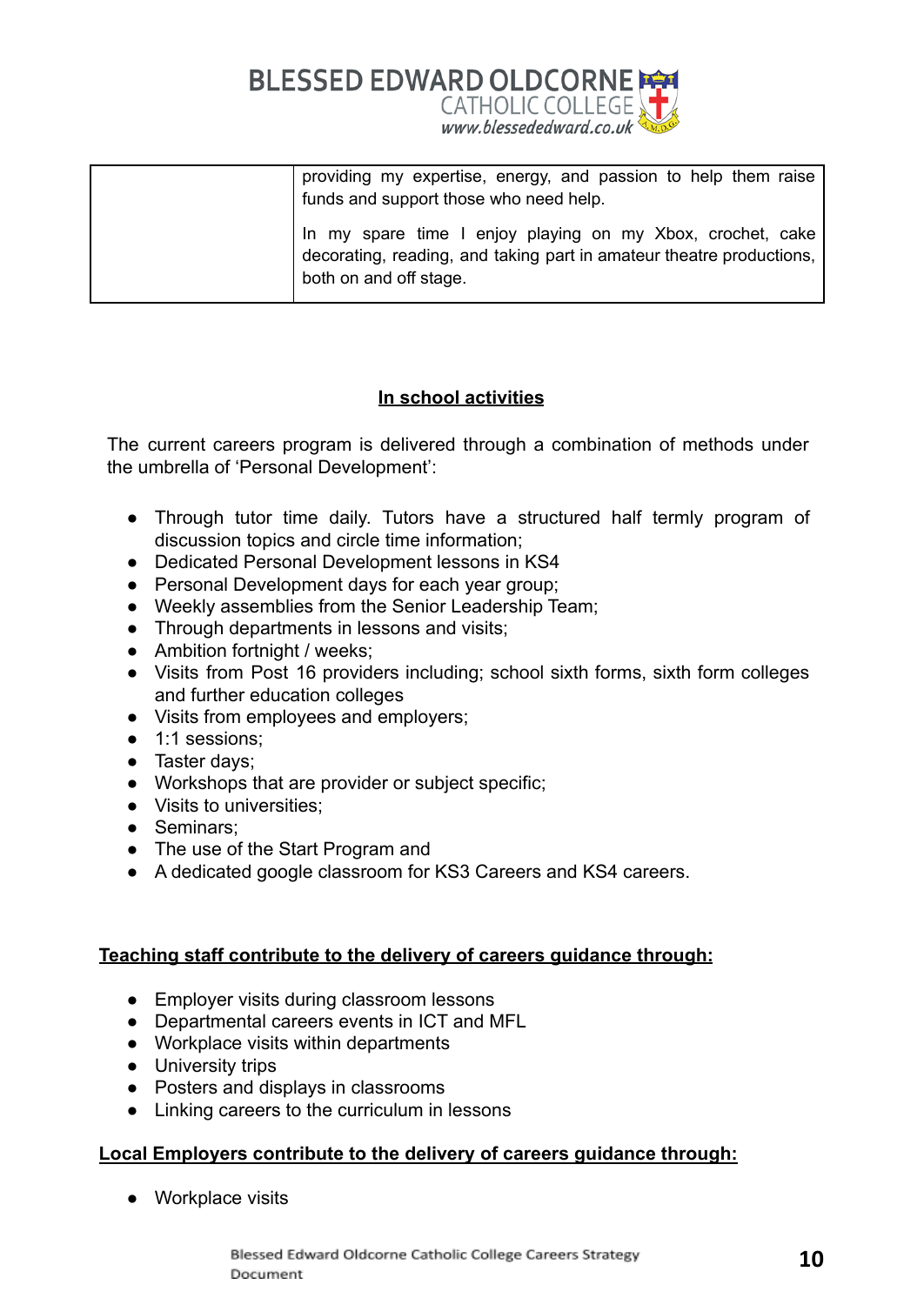

- Assemblies
- Talks
- Careers fairs
- Mock interviews
- Workshops
- Resources

#### **Parents contribute to the delivery of careers guidance through:**

- Being informed of open evenings and events and taking their children to them
- Promoting the use of the Start Program and careers google classrooms at home

#### **Our Objectives**

#### **1. A Stable Careers Programme**

- To ensure the careers programme is delivered by individuals with the right skills and experience
- To enable students to understand the full range of opportunities available to them, the skills that are valued within the workplace and to have first-hand experience of a work environment
- To develop and publish a careers programme that will raise the aspirations of all students regardless of academic ability and is tailored to meet their individual needs wherever possible
- Ensure our Careers Strategy is fully supported by the Senior Leadership team within school and is approved by the board of governors
- To ensure there is a clear focus on the activities which support enterprise, employability skills, workplace experiences and qualifications which employers' value
- Regularly evaluate our careers strategy to determine the impact of our careers related activity based on the feedback provided to us by students, teachers, employers, and where appropriate parents
- To maintain high quality careers provision endorsed by the Careers and Enterprise Company and to review the improvement of our programme by using the Compass evaluation tools

#### **2. Learning from Career and Labour Market Information**

- To encourage and increase the use of online careers tools and packages across all year groups. Working with our own careers team, key partners, stakeholders, local and national professional bodies
- To utilise and then support the development of labour market information to ensure staff and students are informed in their decisions and the advice being given. Work with the Worcestershire LEP and the Careers and Enterprise Company to help establish key priority areas which need to be developed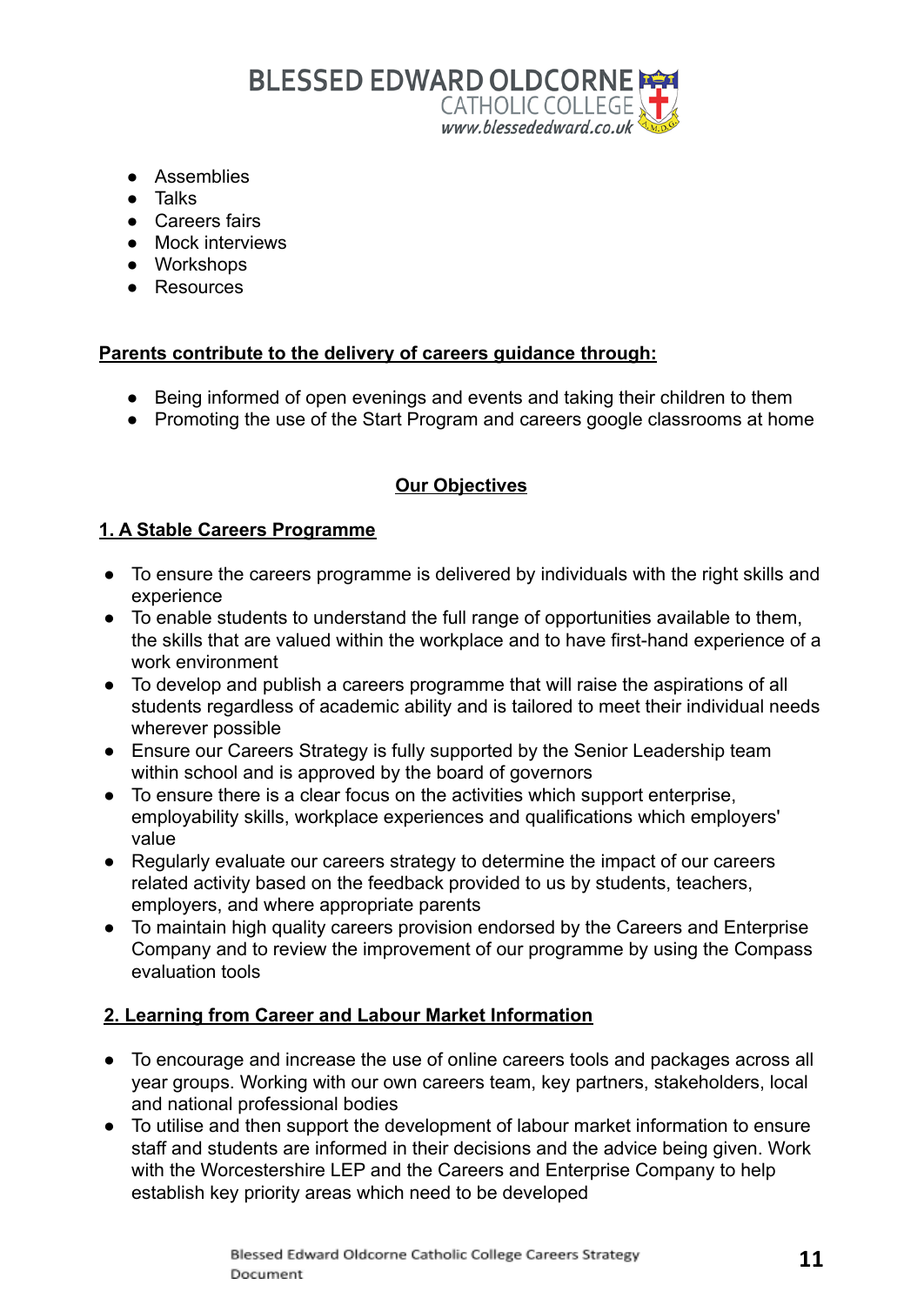BLESSED EDWARD OLDCORNE CATHOLIC COLLEGE

● To promote the values of labour market information to parents /carers (where appropriate) to access and understand this information. To investigate careers and opportunities in learning, work, and apprenticeships and how these meet the local and national priorities

#### **3. Addressing the Needs of the Student**

- To develop mechanisms to report, track, and monitor compliance in relation to the Careers Strategy objectives
- To develop accurate tracking systems to ensure students can keep track of their own journey, record and access the advice they have received and monitor the agreed actions and next steps
- Ensure that a programme of activity takes place which raises the aspirations of all students and challenges stereotypical thinking in terms of equality and gender
- To ensure that students with vulnerabilities and those who are at risk are appropriately supported and identified through close working relationships with the full range of educational and support agencies
- To ensure that careers guidance for learners with special educational needs and disabilities (SEND) is differentiated, where appropriate, and based on high aspirations and a personalised approach. Careers guidance for learners with SEND should be based on the students' own aspirations, abilities and needs

#### **4. Linking Curriculum Learning to Careers**

- To ensure that subject teachers across the whole school support the delivery of careers education and guidance and can link the content of curriculum with careers, even in lessons which are not specifically occupation led. Subject specialist staff can be powerful role models to attract students towards their field and the careers that are associated with it
- To integrate national initiatives and project opportunities within the curriculum to enhance that range of careers related activity taking place within school. E.g., Young Enterprise, Code Club
- To ensure that careers related activities are built in throughout the school year and not just towards the end of any given topic / subject being delivered
- Specific focus will initially be placed on linking curriculum to careers in English, Maths, Sciences and PHSE lessons

#### **5. Encounters with Employers and Employees**

- To ensure that students receive at least ONE meaningful encounter with an employer during every year they are at school
- Increase the number of activities which are conducted within school with the support of local employers
- To ensure that students can improve employability skills and their understanding of and awareness of entrepreneurship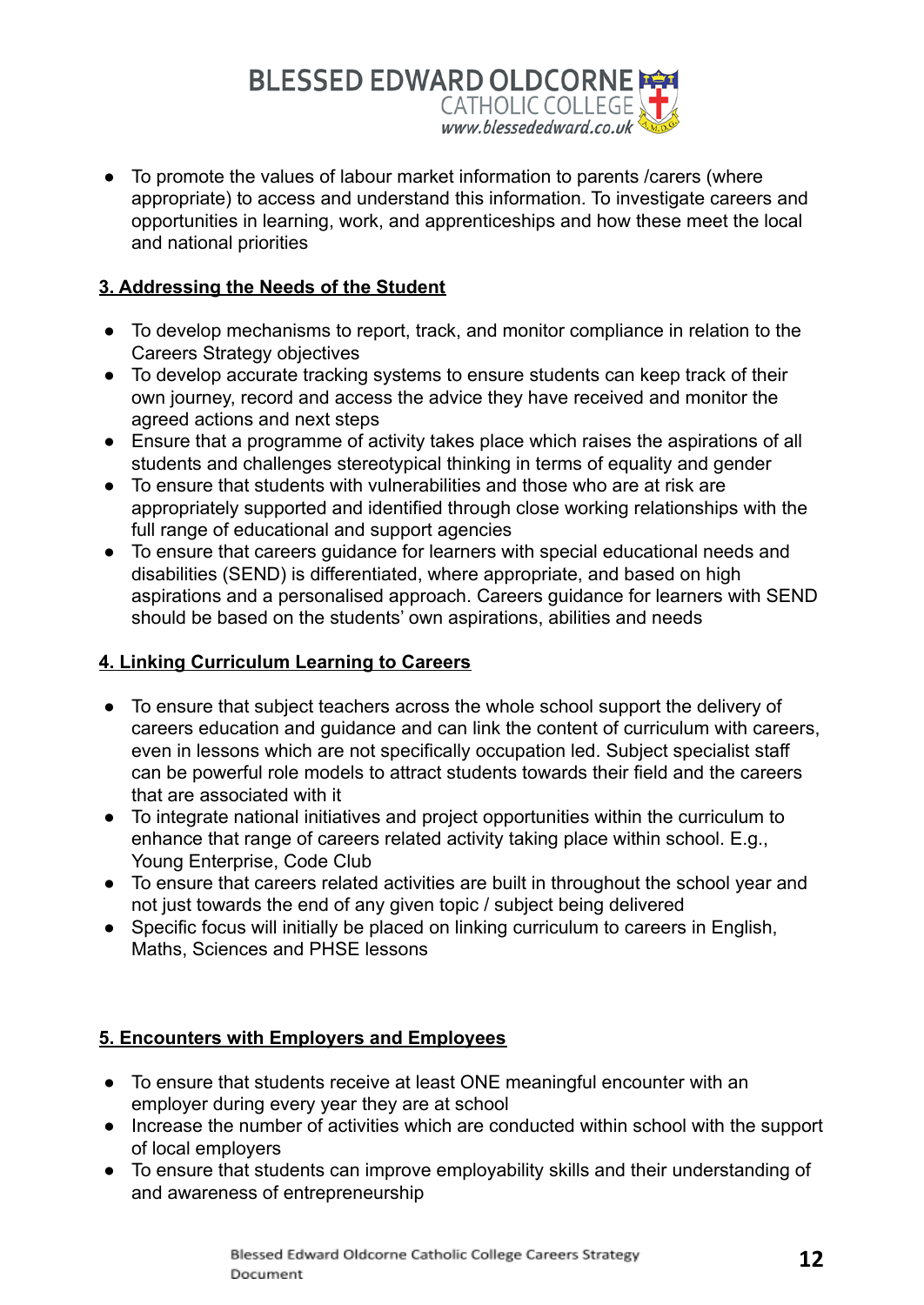**BLESSED EDWARD OLDCORNE** CATHOLIC COLLEGE

- To enable learners to gain the confidence to compete in the labour market by providing opportunities to gain the practical knowledge and attributes that are relevant to gaining employment
- Develop marketing materials for employers which will help them easily understand the impact of their involvement, the breadth of options available to them and the ways in which they can show they meet their corporate social responsibility
- Create mechanisms where parents and alumni can express their interest to actively support employer related activity taking place within the school
- The school will also encourage students and parents to attend careers events such as the Worcestershire Skills Show held annually in March and the Worcestershire Apprenticeship show held annually in October

#### **6. Experiences of the Workplace**

- To ensure that students receive at least ONE experience of the workplace by the end of year 11. Please note this has been affected by covid19.
- To increase the number of employer workplace visits which will take place to enable students to gain more of an understanding of the wide range of employment opportunities available within specific industry sectors based in Worcestershire.
- To strengthen our links with local employers and support our Enterprise Adviser to facilitate careers related activity within school

#### **7. Encounters with Further and Higher Education**

- Ensure the overwhelming majority of students receive at least ONE meaningful encounter with Sixth Form Colleges and FE Colleges.
- Ensure the overwhelming majority of students has been provided with information about the full range of apprenticeships including higher level apprenticeships through the Worcestershire Apprenticeships activity offer
- Ensure the overwhelming majority of students have experienced meaningful encounters with universities

#### **8. Personal Guidance**

● To ensure students have had an interview with a professional and impartial careers adviser by the end of year 11

#### **Promotion of Careers related activities**

Blessed Edward Oldcorne Catholic College will encourage the promotion of ALL careers related activity which takes place within the school through the creation of case studies and will share this activity through our school social media accounts.

This careers strategy document along with any case studies documents that are created will be placed on the school's website. These will also be shared with the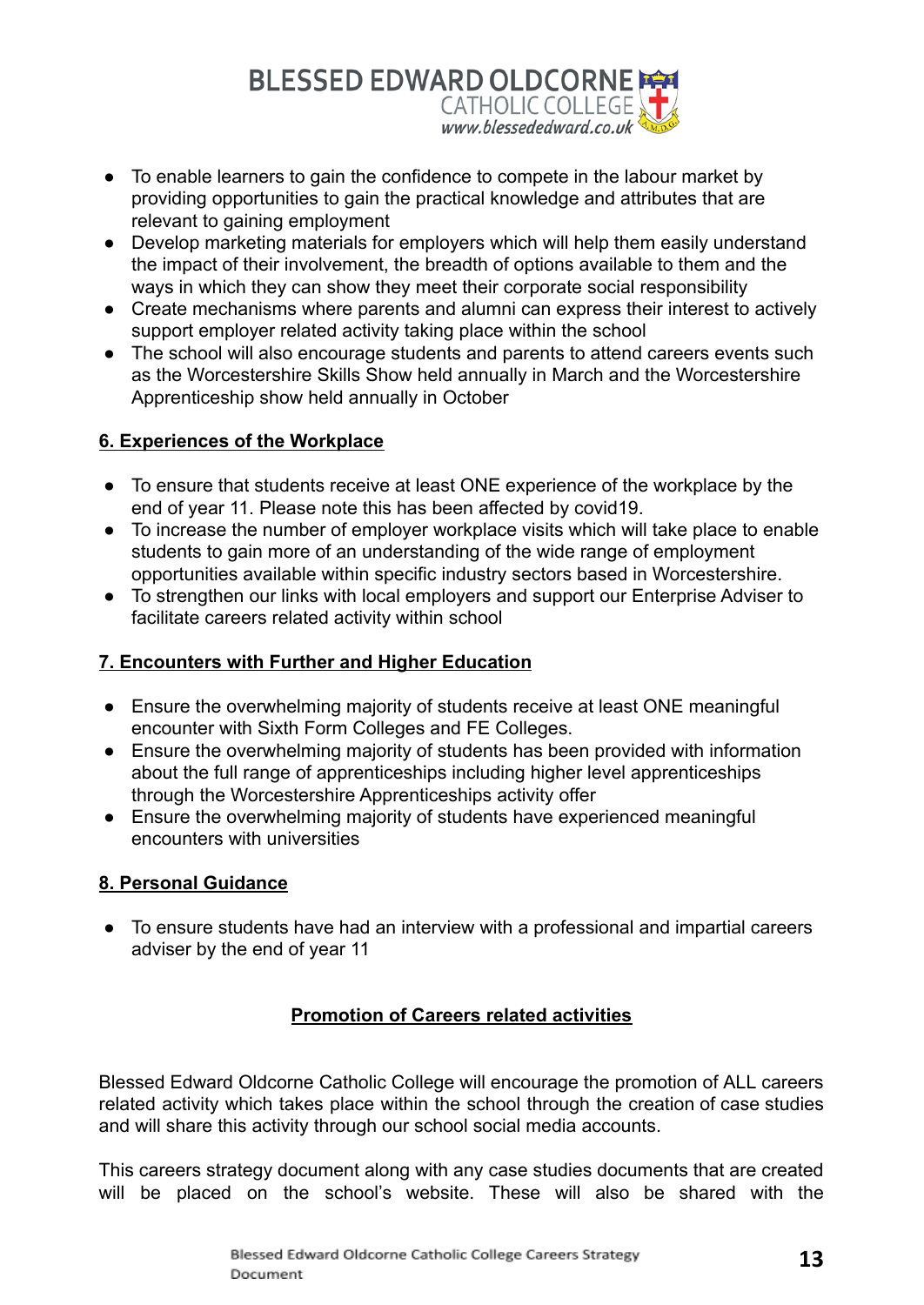

Worcestershire LEP to be used to promote best practice across ALL Careers Hub member schools.

This promotion will enable us, and our partner organisations, to be able to capture the evidence we are required to provide both OFSTED and the Careers and Enterprise Company and demonstrate that the activity taking place within our school meets the requirements set out within the Department of Education's Careers strategy.

#### **Action Plan 2018 to 2020 completed**

- Identify a named person from the SLT to become our Strategic Careers Lead by the end of September 2018 (Mrs Corbin, Assistant Headteacher [clh112@blessededward.co.uk](mailto:clh112@blessededward.co.uk) 01905 352615)
- Create a whole school Careers Strategy which is to be published on the school website and has gained approval from the schools Senior Management Team and the Board of Governors by the end of September 2018
- Raise awareness of the Careers Strategy with key staff within the school to enable them to contribute towards the need to link careers to the curriculum within school.
- Inform parents of the creation of the school's new careers strategy and inform them of its location on the school website
- Complete the Compass Evaluation Tool and the Tracker tool on a regular basis as per the terms of our agreement in joining the Worcestershire Careers Hub
- Have an electronic tracking and logging system to provide better monitoring of activity.

| Timetable of planned careers related activity |                                                                   |             |                  |                             |
|-----------------------------------------------|-------------------------------------------------------------------|-------------|------------------|-----------------------------|
|                                               |                                                                   |             |                  |                             |
|                                               | <b>Autumn Term 2018</b>                                           |             |                  |                             |
|                                               |                                                                   |             |                  |                             |
| Year<br>Group                                 | <b>Activity Description</b>                                       | <b>Date</b> | <b>Benchmark</b> | <b>RAG</b><br><b>Status</b> |
| 8                                             | Careers Show trip entire year<br>group. Off site.                 | October     | 5                | A                           |
| 8                                             | Careers discussion programme<br>during form circle time. On site. | December    |                  | G                           |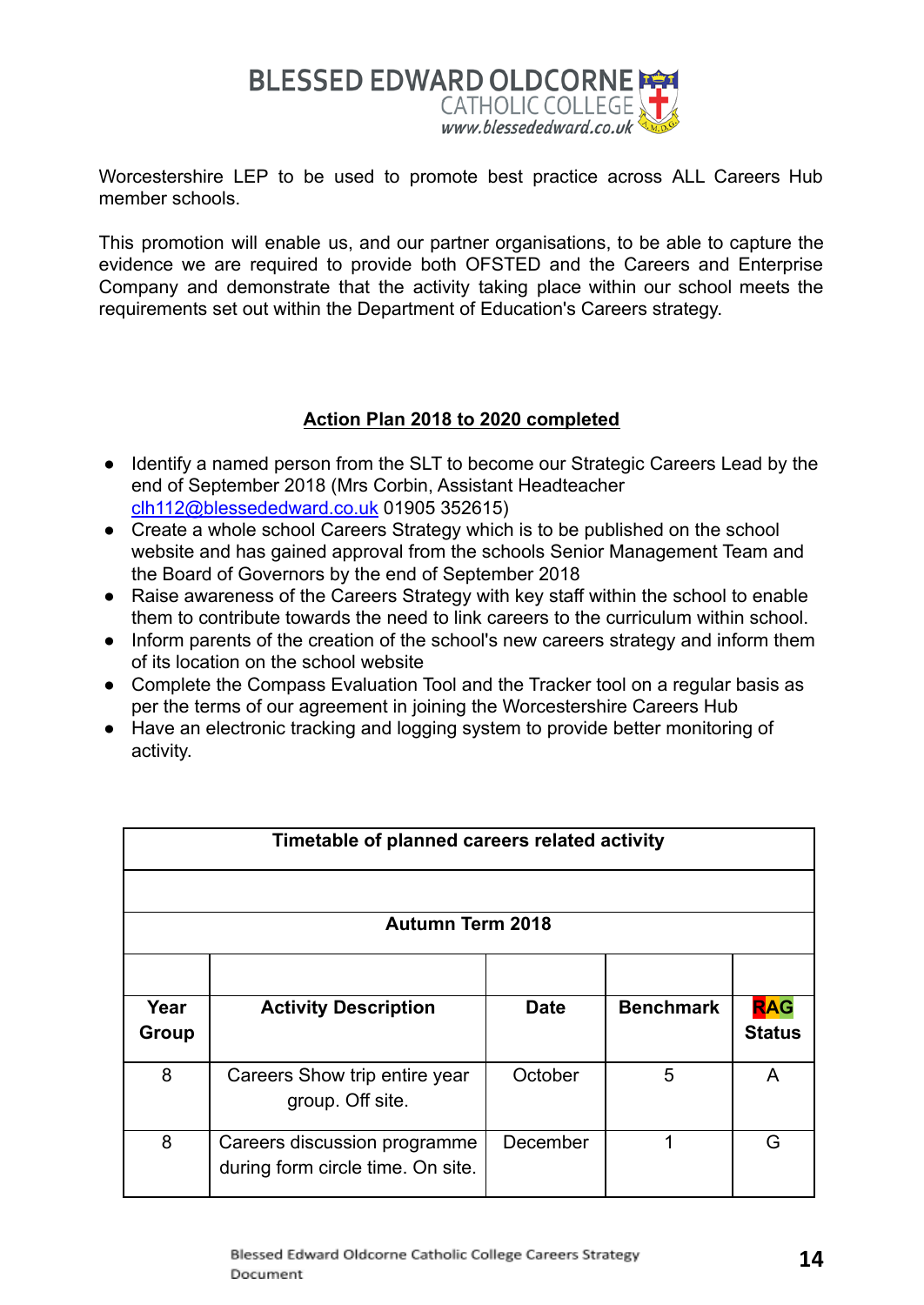**BLESSED EDWARD OLDCORNE** 

| 11              | <b>Expectations Evening with post</b><br>16 information. On site. | September              |                | G |
|-----------------|-------------------------------------------------------------------|------------------------|----------------|---|
| 10 <sup>°</sup> | Workplace experience days<br>being organised. Off site.           | September -<br>January | 56             | A |
| 10              | Science trip with Medical<br>Mavericks, Off site.                 | October                | 4              | G |
| 10 <sup>°</sup> | Birmingham University Day. Off<br>site.                           | November               | 4              | G |
| 11              | Mock interviews day. On site.                                     | October                | 56             | G |
| 10 <sup>°</sup> | Collect destination data, On<br>site.                             | September              | 3              | G |
| 10              | Take students to<br>Apprenticeship Show. Off site.                | November               | $\overline{7}$ | G |

|       | Timetable of planned careers related activity |             |                  |               |
|-------|-----------------------------------------------|-------------|------------------|---------------|
|       |                                               |             |                  |               |
|       | <b>Spring Term 2019</b>                       |             |                  |               |
|       |                                               |             |                  |               |
| Year  | <b>Activity Description</b>                   | <b>Date</b> | Covering         | <b>RAG</b>    |
| Group |                                               |             | <b>Benchmark</b> | <b>Status</b> |
| 789   | Include Pixl Futures work in Core             | Jan         | $\overline{4}$   | G             |
|       | lessons. During Ambition Fortnight.           | ongoing     |                  |               |
| 9     | RSE day careers focus for                     | Jan         |                  | G             |
|       | year 9 led by PE, CC, JH                      |             |                  |               |
| 9     | YEAR 9 before GCSE's start                    | July        | 56               | G             |
|       | <b>HWGTA visits.</b>                          |             |                  |               |
| 9     | Bid for yellow bus for                        | Jan         | 56               | G             |
|       | apprenticeships roadshow                      |             |                  |               |
| 9     | Enterprise task for Lent                      | Easter      | 4,5,8            | G             |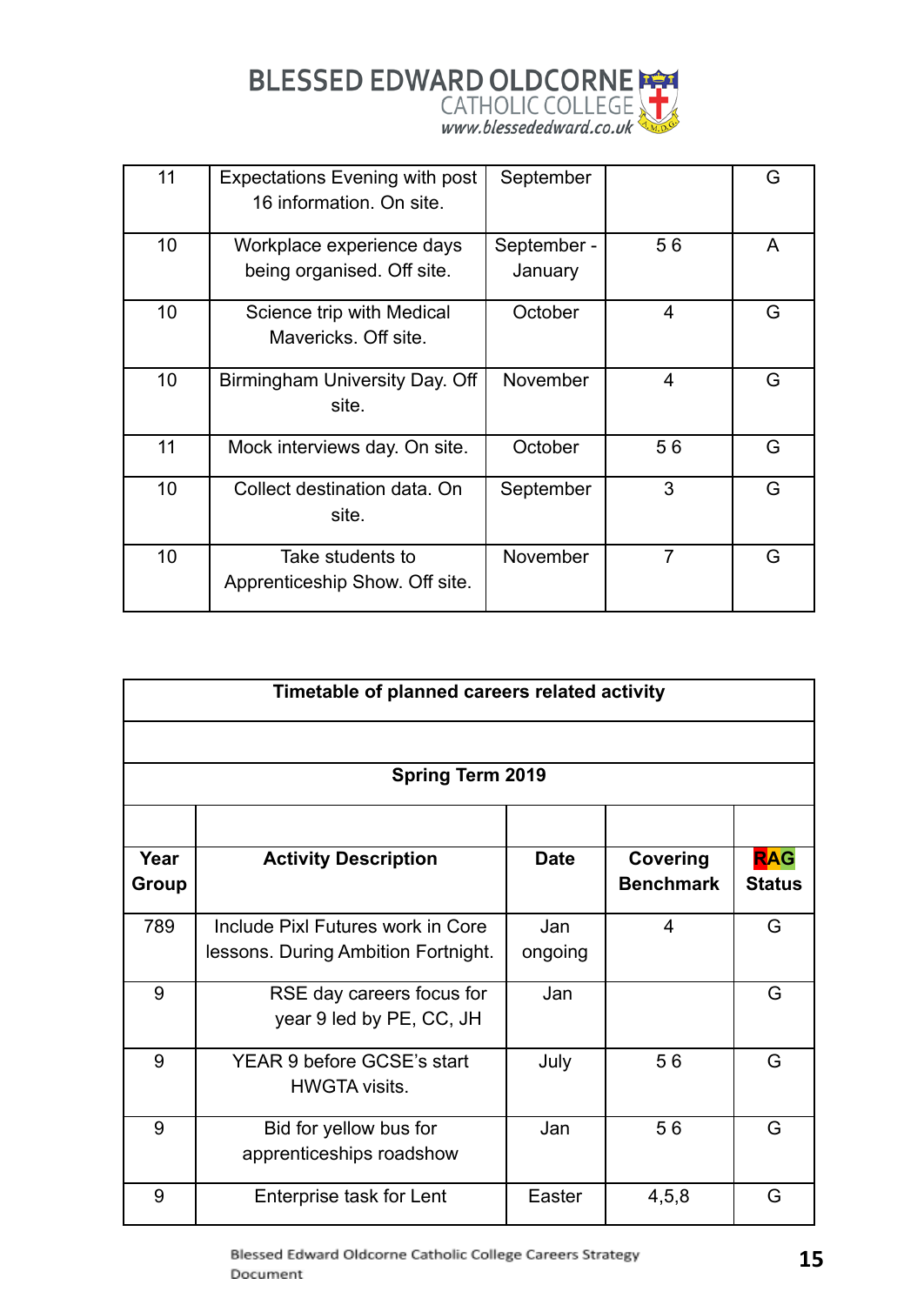

|               | Timetable of planned careers related activity                                             |             |                              |                             |
|---------------|-------------------------------------------------------------------------------------------|-------------|------------------------------|-----------------------------|
|               |                                                                                           |             |                              |                             |
|               | <b>Autumn Term 2019</b>                                                                   |             |                              |                             |
|               |                                                                                           |             |                              |                             |
| Year<br>Group | <b>Activity Description</b>                                                               | <b>Date</b> | Covering<br><b>Benchmark</b> | <b>RAG</b><br><b>Status</b> |
| All           | Develop website Alumni section.                                                           | October     | 2, 4, 5, 7                   | A                           |
| 10            | Look at Army and Navy<br>experience days for summer term<br>Cancelled                     | September   | 2, 3, 5                      | G                           |
| <b>ALL</b>    | Include careers information<br>in<br>Expectation's evening<br>for<br>students and parents | September   | 2, 3, 5                      | G                           |
| <b>ALL</b>    | Ambition fortnight – all lessons<br>linking curriculum<br>include<br>to<br>careers        | October     | 4                            | G                           |

| Timetable of planned careers related activity |                                                                                                   |             |                              |                             |
|-----------------------------------------------|---------------------------------------------------------------------------------------------------|-------------|------------------------------|-----------------------------|
|                                               |                                                                                                   |             |                              |                             |
|                                               | <b>Spring Term 2020</b>                                                                           |             |                              |                             |
|                                               |                                                                                                   |             |                              |                             |
| Year<br><b>Group</b>                          | <b>Activity Description</b>                                                                       | <b>Date</b> | Covering<br><b>Benchmark</b> | <b>RAG</b><br><b>Status</b> |
| 9, 10                                         | Look at vocational courses<br>taster days for students<br>considering more vocational<br>courses. | February    | 57                           | A                           |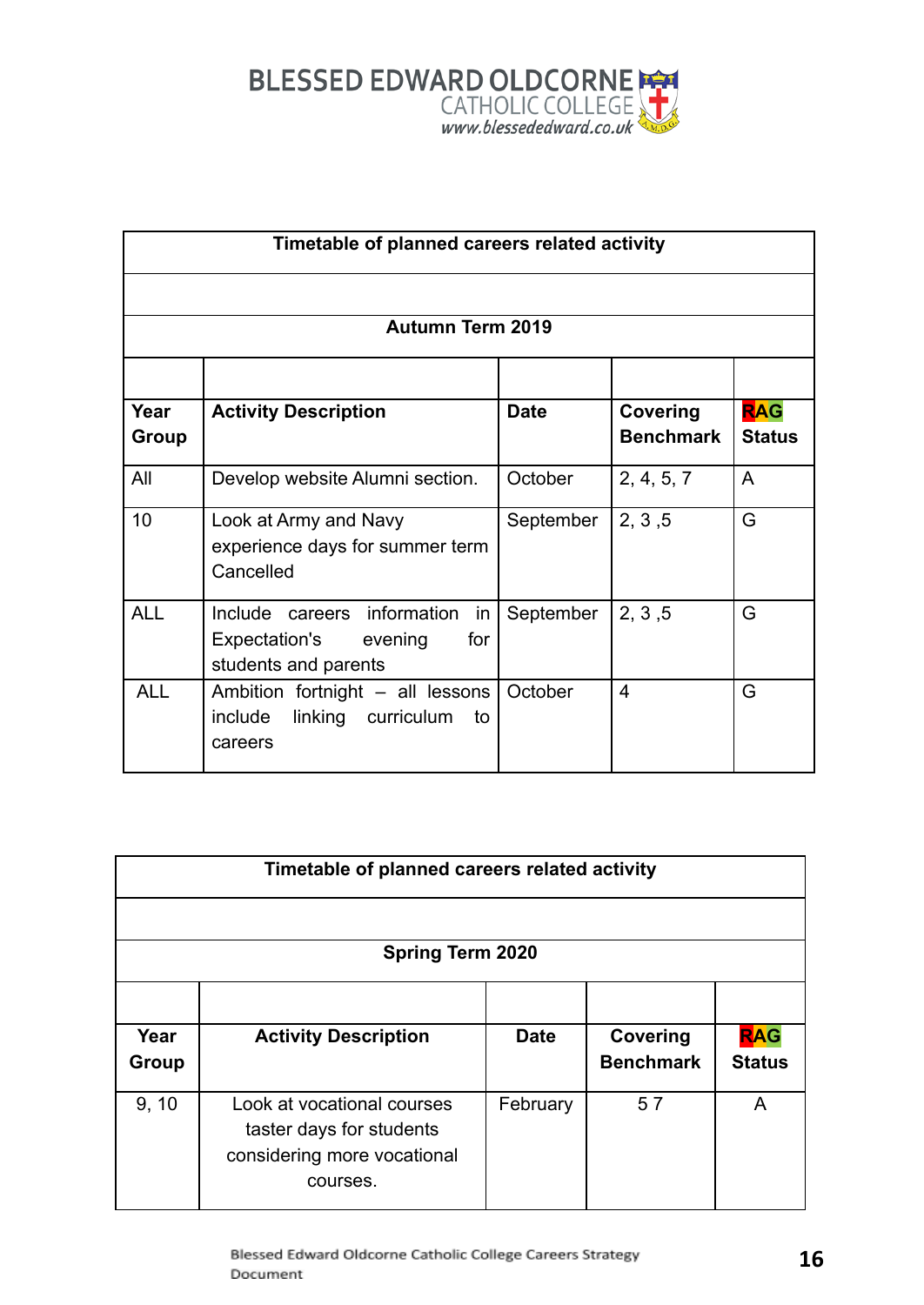

| 9, 10 | Develop links with Worcester<br>University off and on-site plan<br>activities | 2020  | 2,4,7 | G |
|-------|-------------------------------------------------------------------------------|-------|-------|---|
| 9     | Bid for yellow bus for<br>apprenticeships roadshow                            | Jan   | 56    | G |
| 10    | Take whole cohort for year 10 to<br><b>Skills Show</b>                        | March | 2,5,7 | G |

|       | Timetable of planned careers related activity                                                                 |             |                  |               |
|-------|---------------------------------------------------------------------------------------------------------------|-------------|------------------|---------------|
|       |                                                                                                               |             |                  |               |
|       | <b>Summer Term 2020</b>                                                                                       |             |                  |               |
|       |                                                                                                               |             |                  |               |
| Year  | <b>Activity Description</b>                                                                                   | <b>Date</b> | Covering         | <b>RAG</b>    |
| Group |                                                                                                               |             | <b>Benchmark</b> | <b>Status</b> |
| 10    | To ensure the overwhelming majority<br>of students have had a 'world of<br>workday.' Cancelled due to Covid19 | July        | 6                | R             |

#### **Work completed during Covid-19 school closure.**

- Set up dedicated KS3 and KS4 google classrooms with weekly posts and activities
- Ensure key worker and vulnerable students in school had 1:1 career advice
- Updated pastoral schemes of work for all year groups under new 'Personal Development' to include updated careers resources
- Careers circle time discussion activities for all year groups created
- Upgrade to compass+
- Replaced careers fayre with employers' day which was changed again to virtual talks
- Year 10 careers day with talks from providers and work on; CV, application, and mock interviews

#### **Academic year 2021-2022 and 3 year plan targets.**

- Focus on Work Experience 'virtually' if necessary
- Careers fayre in summer term which has now been cancelled twice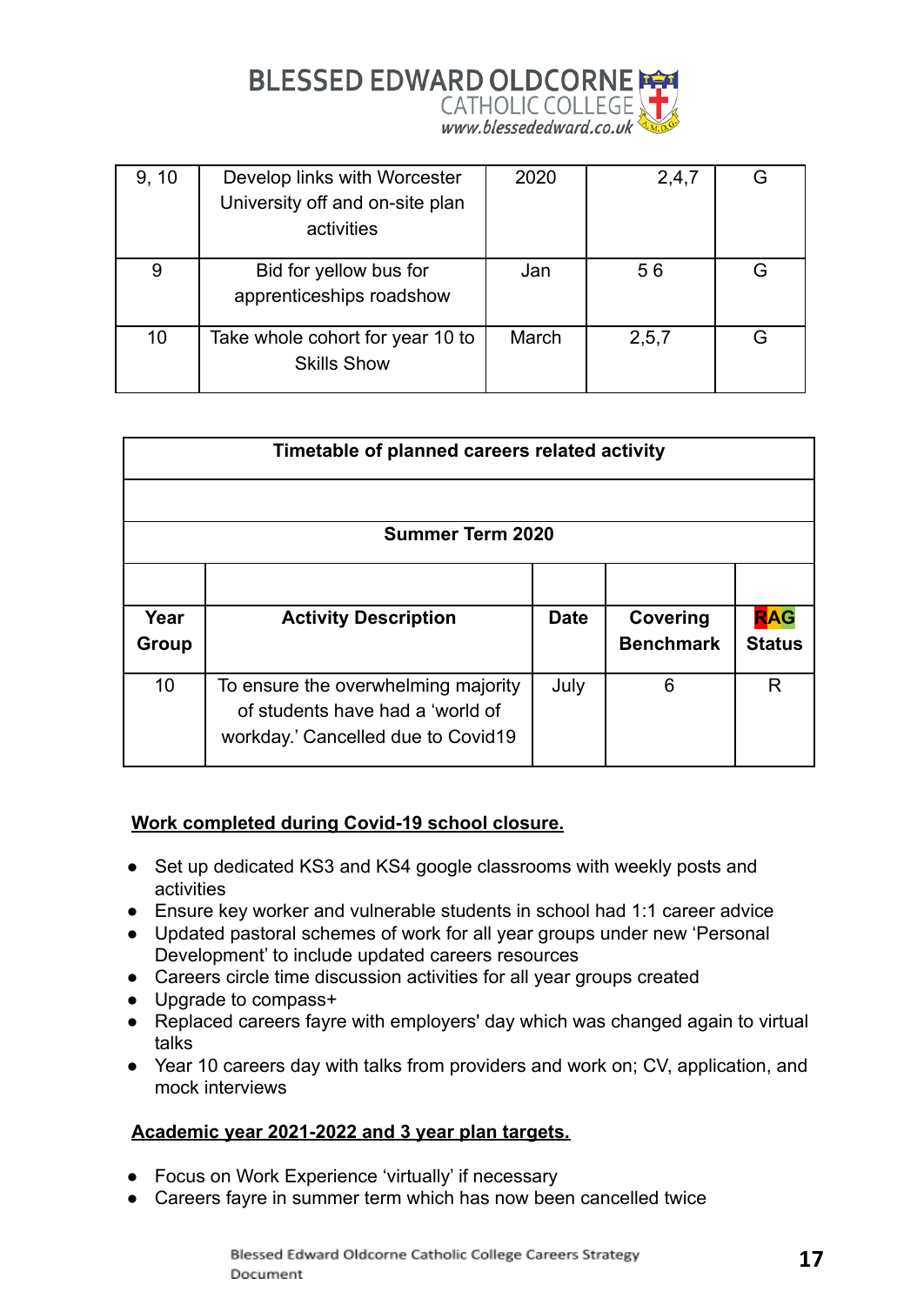BLESSED EDWARD OLDCORNE

- Begin to use Compass+ for tracking and reporting each students 'journey'
- Catch up on year 11 interviews and track destinations for September 2022
- Evaluations of all planned activities
- Tailoring needs of students more thoroughly
- Identifying possible NEET students internally
- Promoting Alumni
- Careers information for parents once parents evenings resume in person

#### **Useful links / Resources**

| The Careers Enterprise<br>Company                                       | https://www.careersandenterprise.co.uk/                                                                                                                                             |
|-------------------------------------------------------------------------|-------------------------------------------------------------------------------------------------------------------------------------------------------------------------------------|
| <b>Gatsby Foundation</b>                                                | http://www.gatsby.org.uk/education/focus-areas/good-career-guid<br>ance                                                                                                             |
| Post 16 Skills Plan                                                     | https://www.gov.uk/government/publications/post-16-skills-plan-an<br>d-independent-report-on-technical-education                                                                    |
| Department of<br><b>Education Careers</b><br>Strategy                   | https://assets.publishing.service.gov.uk/government/uploads/syste<br>m/uploads/attachment data/file/672418/ Careers guidance and<br>access for education and training providers.pdf |
| <b>Skills For</b><br>Worcestershire                                     | http://www.skills4worcestershire.co.uk/                                                                                                                                             |
| <b>Government Careers</b><br><b>Strategy December</b><br>2017           | https://assets.publishing.service.gov.uk/government/uploads/syste<br>m/uploads/attachment_data/file/664319/Careers_strategy.pdf                                                     |
| <b>National Careers</b><br>Service                                      | https://nationalcareersservice.direct.gov.uk/                                                                                                                                       |
| <b>UCAS</b> (Universities and<br><b>Colleges Admissions</b><br>Service) | https://www.ucas.com/                                                                                                                                                               |
| <b>Worcestershire Local</b><br><b>Enterprise Partnership</b>            | http://www.wlep.co.uk/                                                                                                                                                              |
| Worcestershire<br>Apprenticeships                                       | http://worcsapprenticeships.org.uk/                                                                                                                                                 |
| Worcester 6 <sup>th</sup> Form<br>College                               | http://www.wsfc.ac.uk/                                                                                                                                                              |
| <b>HOW College</b>                                                      | http://www.howcollege.ac.uk/                                                                                                                                                        |